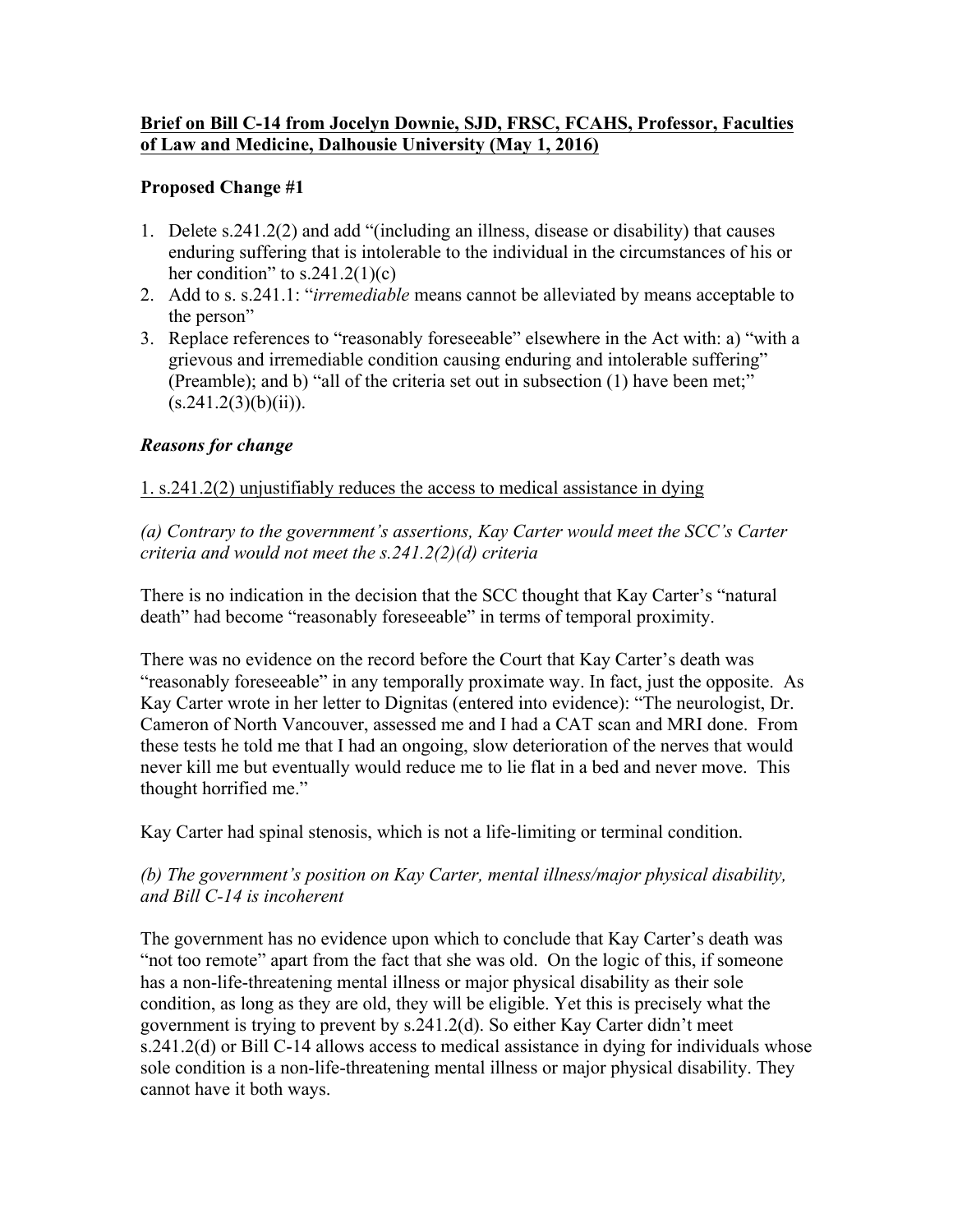## *(c) The phrase "reasonably foreseeable" is untenable as a criterion for access*

"Reasonably foreseeable" is impermissibly vague. The debate about whether Kay Carter herself would meet this criterion makes this point crystal clear.

The government's suggestion that "reasonably foreseeable" be interpreted as "in the not too distant future" or "not too remote" flies in the face of common usage, where it means predictability, not temporal proximity.

Contrary to the claims made by the government, the meaning proposed for "reasonably foreseeable" in the government's glossary and public remarks is not consistent with the meaning of "reasonably foreseeable" in either the criminal law or tort law (where it means predictability rather than temporal proximity  $-$  i.e., it means you can foresee "that" rather than foresee "when").

### *(d) The word "incurable" is not found in Carter and the Bill does not limit "incurable"*

It might be suggested that "incurable" does the same work as "grievous." But then the criteria would be "incurable and irremediable condition," which is nonsensical. Alternatively, it might be suggested that "incurable" does the same work as "irremediable." However, "incurable" is not limited in the Bill in the way that the SCC limited "irremediable"

# **Proposed Change #2<sup>1</sup>**

Delete the Preamble's reference to a commitment (with no deadline) for an exploration of the contested issues of mature minors, advance requests, and requests where mental illness is the sole underlying medical condition. Add a *statutory mandate* (i.e., in the body of the Act) for *independent expert* studies of the contested issues with a *prescribed and limited deadline* (18 months) for reporting back to Parliament.

### *Reasons for proposed change*

 

The government provided a "Legislative Background" document to explain why it has concluded that Bill C-14 is consistent with the *Charter*. However, this document's justifications for limiting the *Charter* rights are grossly inadequate. The government has not given parliamentarians a persuasive justification for the exclusions, and the document's weaknesses establish the necessity of *independent expert* advice before parliamentarians can reasonably conclude that the exclusions do not violate the *Charter*. The document's weaknesses include the following:

1) Misrepresentation of legislation in permissive jurisdictions.<sup>2</sup>

 $1$  I believe Bill C-14 should be amended to include mature minors, mental illness, and advance requests. However, others will make the arguments in support of this position.